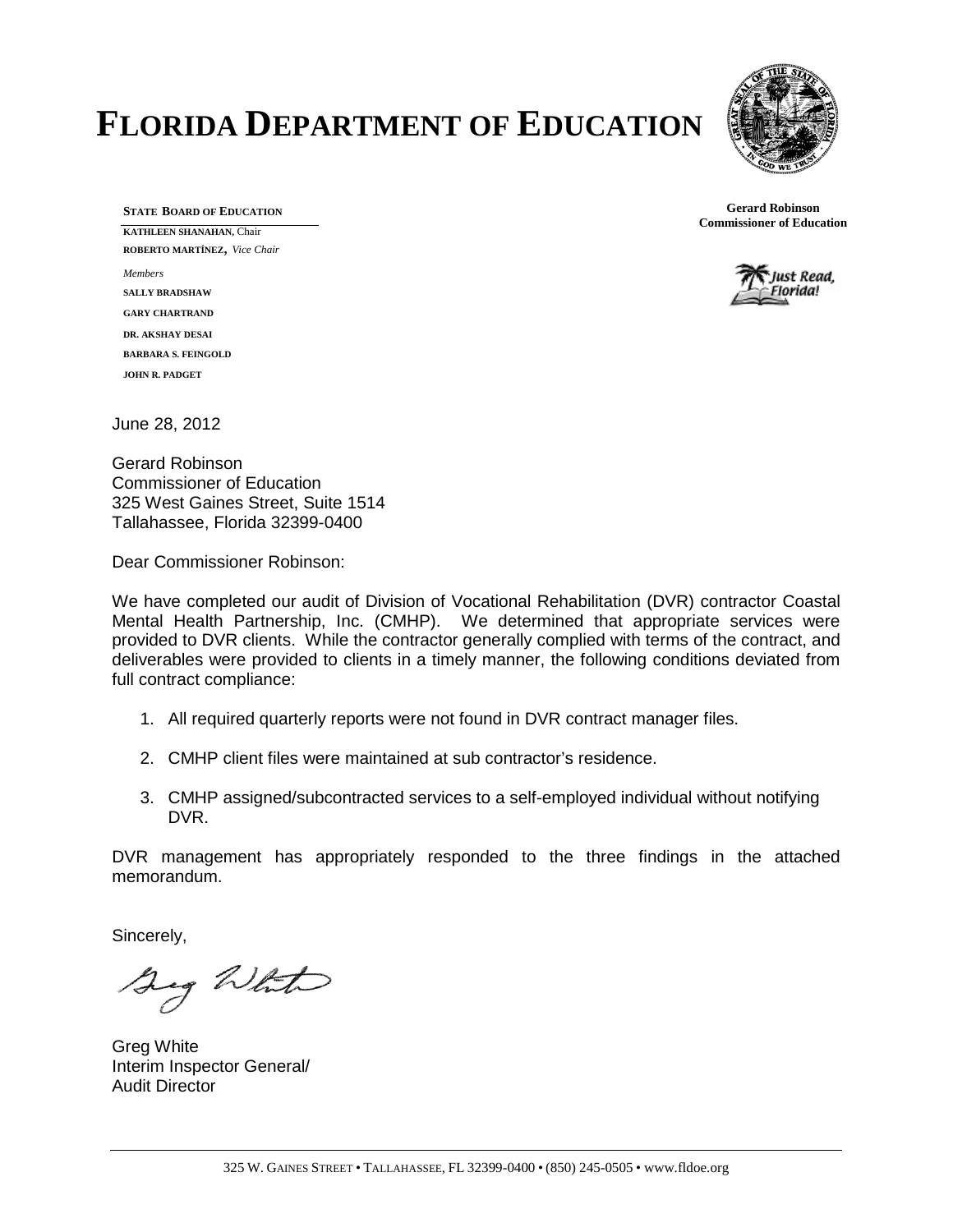Copy to: Aleisa McKinlay Office of the Auditor General Office of Chief Inspector General Office of Program Policy Analysis and Government Accountability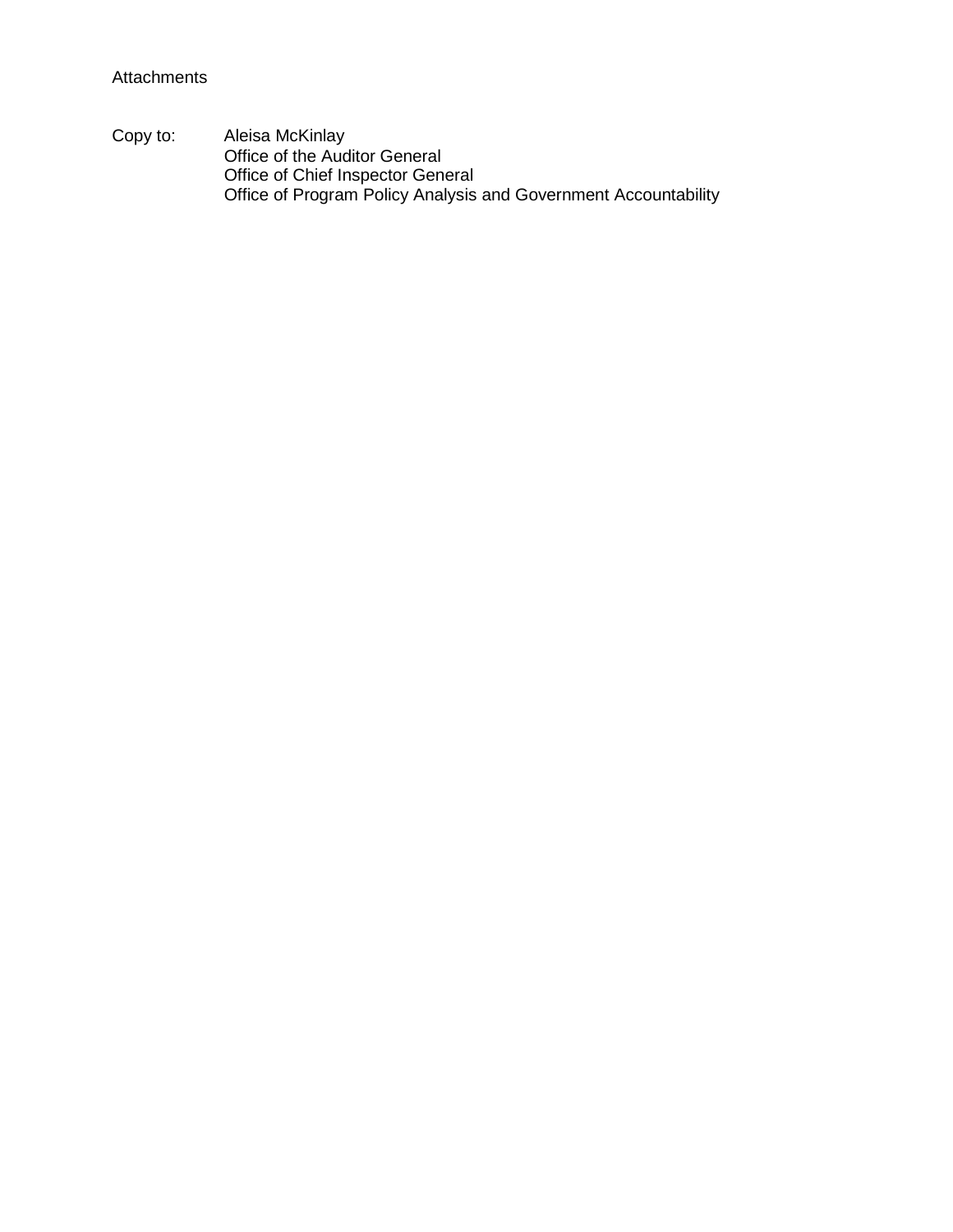



# **FLORIDA DEPARTMENT OF EDUCATION**

**Office of Inspector General**

**June 2012 Report No. A-11/12-018**

# **Coastal Mental Health Partnership, Inc.**

# **EXECUTIVE SUMMARY**

The Office of Inspector General (OIG) completed an audit of contracts #VJ079 and #VJ111 between the Division of Vocational Rehabilitation (DVR) and Coastal Mental Health Partnership, Inc. (CMHP). The contracts were awarded to provide employment services and on-the-job training (OJT) for the period December 4, 2009, through November 23, 2011.

The audit evaluated the processes involved with delivering services to DVR clients and we determined that appropriate services were provided. The OIG offers three findings and associated recommendations to improve contract compliance.

### Summary of Findings and Recommendations

File documents supported invoices during the review period and invoices correctly reflected one payment per achieved benchmark; all examined Notice of Approvals (NOAs), had original signatures of the contractor and DVR counselor; referral forms were signed and dated by the contractor and returned to the DVR counselor within 15 business days of receipt; monthly progress reports were detailed and complete; and monthly invoices submitted were correct, and in accordance with contract payment schedule. Deliverables were provided to clients in a timely manner.

While CMHP's processes and practices generally complied with terms of the contract the following conditions deviated from full contract compliance:

1. All required quarterly reports were not found in DVR contract manager files.

- 2. CMHP client files were maintained at sub contractor's residence.
- 3. CMHP assigned/subcontracted services to a self-employed individual without notifying DVR.

The recommendations in this report are intended to assist DVR and CMHP management establish an effective internal control environment that will ensure compliance with the terms of the contract, and ensure the goals and objectives are being met. We recommend that DVR management require CMHP to:

- Submit all remaining quarterly reports and include them in contract files.
- Store clients' case files in an acceptable safe and secure office location.
- Provide notification prior to assigning or subcontracting services related to the contracts.

# **BACKGROUND**

CMHP is a non-profit corporation in Delray Beach, Florida offering drug, rehabilitation, and professional counseling. CMHP was established/incorporated in Florida Department of State's Division of Corporations on June 26, 2008.

The earliest record of CMHP business<br>transaction with DVR Rehabilitation Rehabilitation Information Management System (RIMS) is on September 27, 2010. CMHP became an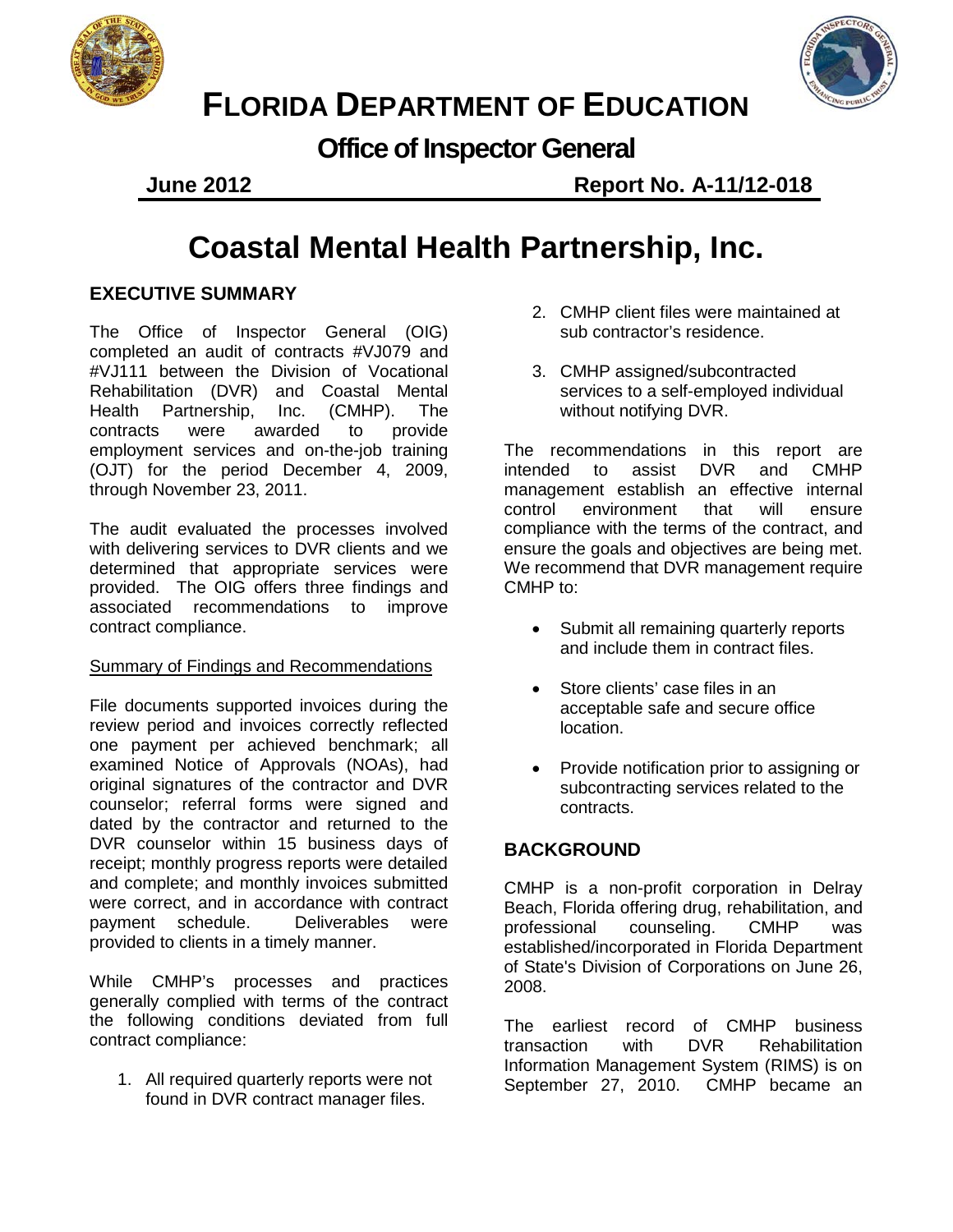approved vendor to provide services to DVR clients in Areas 5 and 6 in December 2009.

#### **AUDIT RESULTS: FINDINGS AND RECOMMENDATIONS**

#### **FINDING 1**

#### **All required quarterly reports were not found in DVR contract manager files.**

Only two quarterly reports were found for contract #VJ079. Eleven quarterly reports should have been filed during the period audited.

Attachments A-ES, SE, Part I, Section E. 6, (b) and A-OJT Part I, Section E. 4 (b), require the contractor to submit quarterly reports of all current staff members providing direct services and any staff changes to DOE/DVR contract manager by the  $15<sup>th</sup>$  day of the month following the end of each quarter.

*During the on site audit visit, CMHP management provided missing quarterly reports and indicated the reports were sent electronically to DVR. However, we determined that these reports were sent to a former contract manager and not properly filed.* 

#### **RECOMMENDATION**

DVR should require CMHP to submit all remaining quarterly reports and include them in contract files.

#### **FINDING 2**

#### **CMHP client files are maintained at a subcontractor's residence.**

We were informed that client case files were maintained at a sub-contractor's residence during the visit to CMHP.

Attachments A-ES, SE, Part I, Section E. 5, and A-OJT Section E. 3, require contractor to maintain client files and documentation including contractor's case notes, referral forms, NOAs, monthly reports…. in a safe and secure location to protect the integrity of the records and clients' safety and confidentiality.

Storing CMHP clients' case files and records at an unapproved location such as a private residence exposes the information to additional risk of loss or misuse. A more appropriate and acceptable location for secure storage and safeguarding of CMHP client files would normally be a business office.

#### **RECOMMENDATION**

DVR should advise CMHP to store client case files in an acceptable safe and secure office location.

#### **FINDING 3**

#### **CMHP assigned/subcontracted services to a self-employed individual without notifying DVR.**

The associate executive director stated that he is the sole CMHP employee and his administrative assistant was self-employed, which suggests she is, effectively, a subcontractor. We could find no evidence that DVR had been informed of this arrangement.

CMHP's use of a subcontractor to process contract transactions without notifying DVR is inconsistent with the contract terms and contrary to a signed disclosure dated August 25, 2009, that none of the contract services will be subcontracted.

#### **RECOMMENDATION**

DVR management should require CMHP to provide written notification prior to subcontracting parts of the contracts.

### **AUDIT OBJECTIVES AND SCOPE**

The objectives of the audit were to determine whether:

- 1. Contracts were awarded in accordance with statute, policies, and procedures;
- 2. Contracts are effectively managed and monitored to ensure compliance;
- 3. Payments are made in accordance with contract terms and conditions;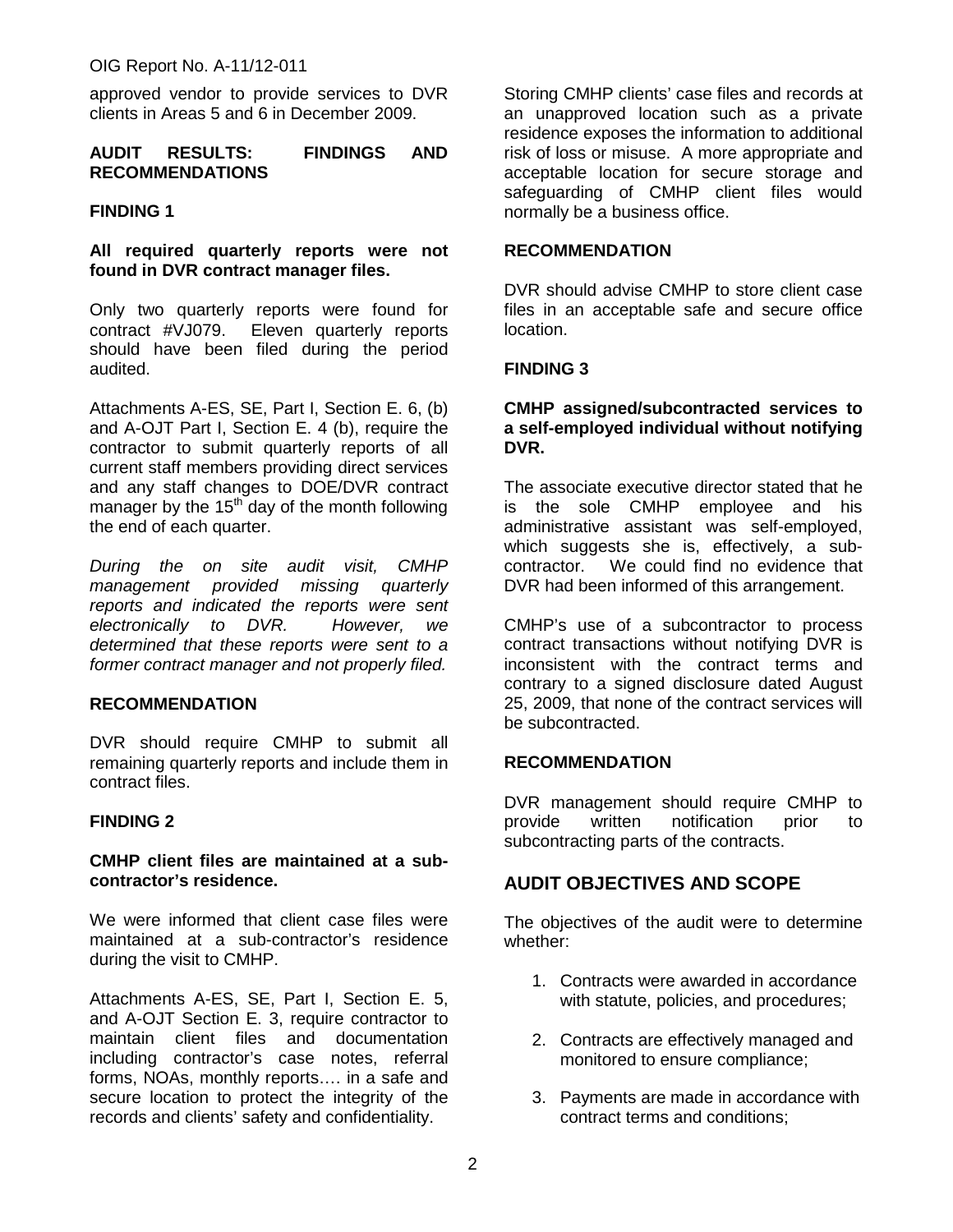- 4. Internal controls are adequate to deter fraud and abuse;
- 5. Internal controls are adequate to assure compliance with laws, regulations, policies, and procedures; and
- 6. Financial records and expenditures are in compliance with contract guidelines and related OMB circulars.

The scope of the audit included activities during the period December 4, 2009 through November 23, 2011.

# **METHODOLOGY**

This audit was conducted in accordance with *The International Standards for the Professional Practice of Internal Auditing,*  published by the Institute of Internal Auditors*.*  To achieve these standards, audit staff:

- Reviewed the contract documents (VJ079 and VJ111) and amendments;
- Reviewed applicable sections of Operational Policies and Procedures for DVR counselors, applicable federal/state rules and regulations, DVR's State Plan and CMHP's policy<br>and procedures for employment and procedures for services and OJT programs;
- Examined the Rehabilitation Information Management System (RIMS) regarding OJT, ES, and SE client case activities;
- Interviewed DVR and CMHP staff;
- Examined Client case files including referrals forms, individualized plans for employment (IPEs), monthly progress reports, notification of approvals for the selected sample;
- Examined selected invoices and compared invoices with clients' IPEs to confirm appropriateness of services delivery to meet clients' employment goals;
- Examined benchmark accomplishment dates and payments;
- Examined contractor's administrative files for evidence of liability and other insurance coverage, as well as official personnel files; and
- Conducted on-site job visit, and telephoned employers verify client placement, observed integrated environment and discussed client's performance on the job.

# **CLOSING COMMENTS**

The Office of the Inspector General would like to thank CMHP management as well as DVR contracting and field services personnel for their assistance and cooperation during the course of this audit.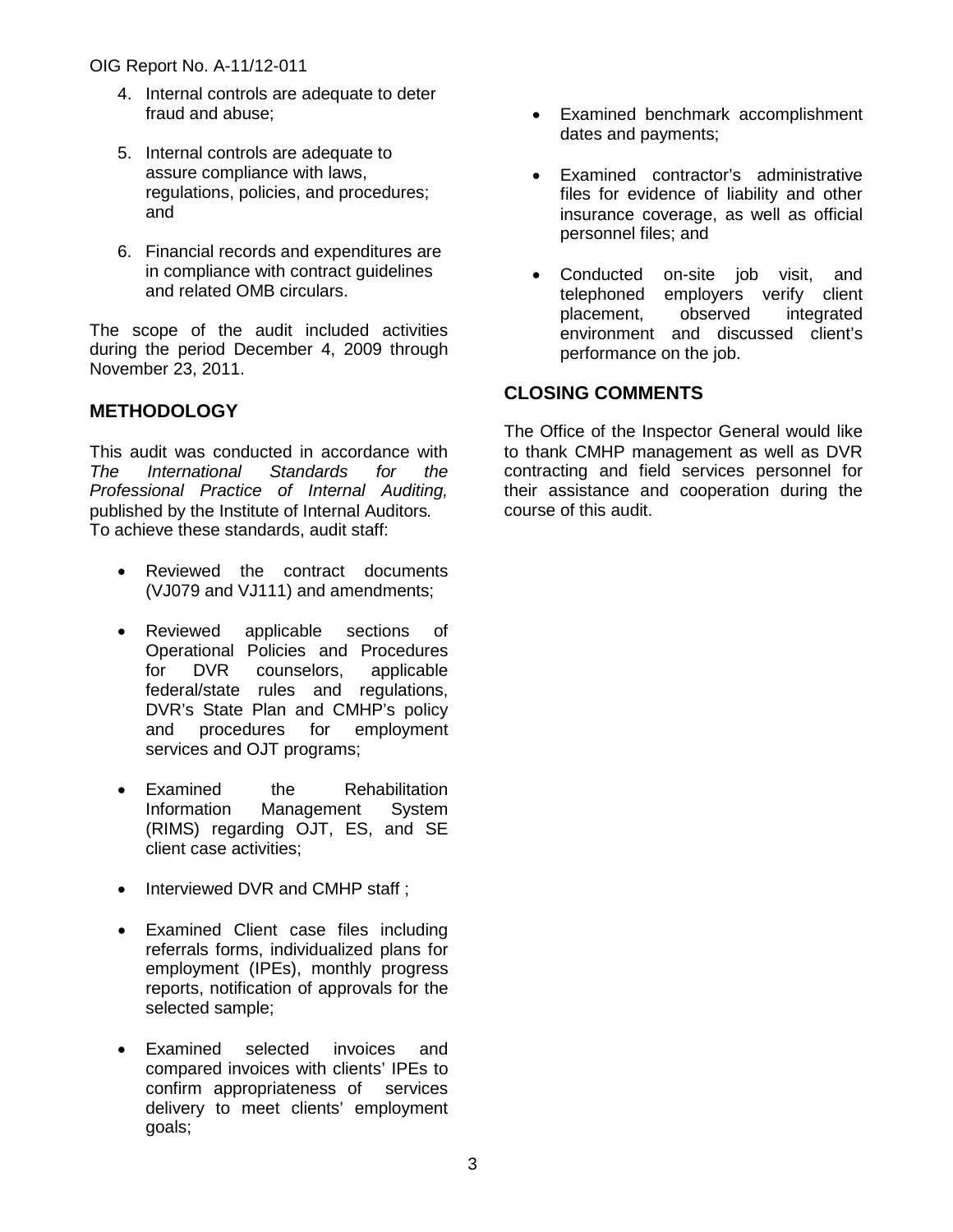# **FLORIDA DEPARTMENT OF EDUCATION**



**STATE BOARD OF EDUCATION**

**KATHLEEN SHANAHAN,** Chair **ROBERTO MARTÍNEZ**, *Vice Chair Members* **SALLY BRADSHAW GARY CHARTRAND DR. AKSHAY DESAI BARBARA S. FEINGOLD JOHN R. PADGET**

**Gerard Robinson Commissioner of Education**



## **MEMORANDUM**

| TO:      | Greg White, MBA, CIA, CGAP<br>Interim Inspector General/Director of Auditing                                         |
|----------|----------------------------------------------------------------------------------------------------------------------|
| FROM:    | Cathy McEachron, PMP, CPPB<br>Chief, Bureau of Vendor & Contracted Services<br>Division of Vocational Rehabilitation |
| SUBJECT: | Coastal Mental Health Partnership, Inc. Audit Findings – Report #A-11/12-018                                         |

DATE: June 25, 2012

Thank you for meeting with us to discuss the results of your audits on contracts #VJ079 and #VJ111. We have reviewed the report and concur with all three (3) findings and recommendations. Specific planned actions in response to your recommendations are as follows:

*Finding 1 – All required quarterly reports were not found in DVR contract manager files.* 

DVR's Contract Manager will ensure CMHP submits all required reports and will also ensure they are maintained in the contract files. Additionally, DVR will ensure all contracts are modified in the event of a change in Contract Manager.

*Finding 2 – CMHP client files are maintained at a subcontractor's residence.* 

DVR's management will reiterate to CMHP in writing that all client case files are to be stored in an acceptable secure office location, as required by the contract.

> **ALEISA C. MCKINLAY** *Director, Division of Vocational Rehabilitation*